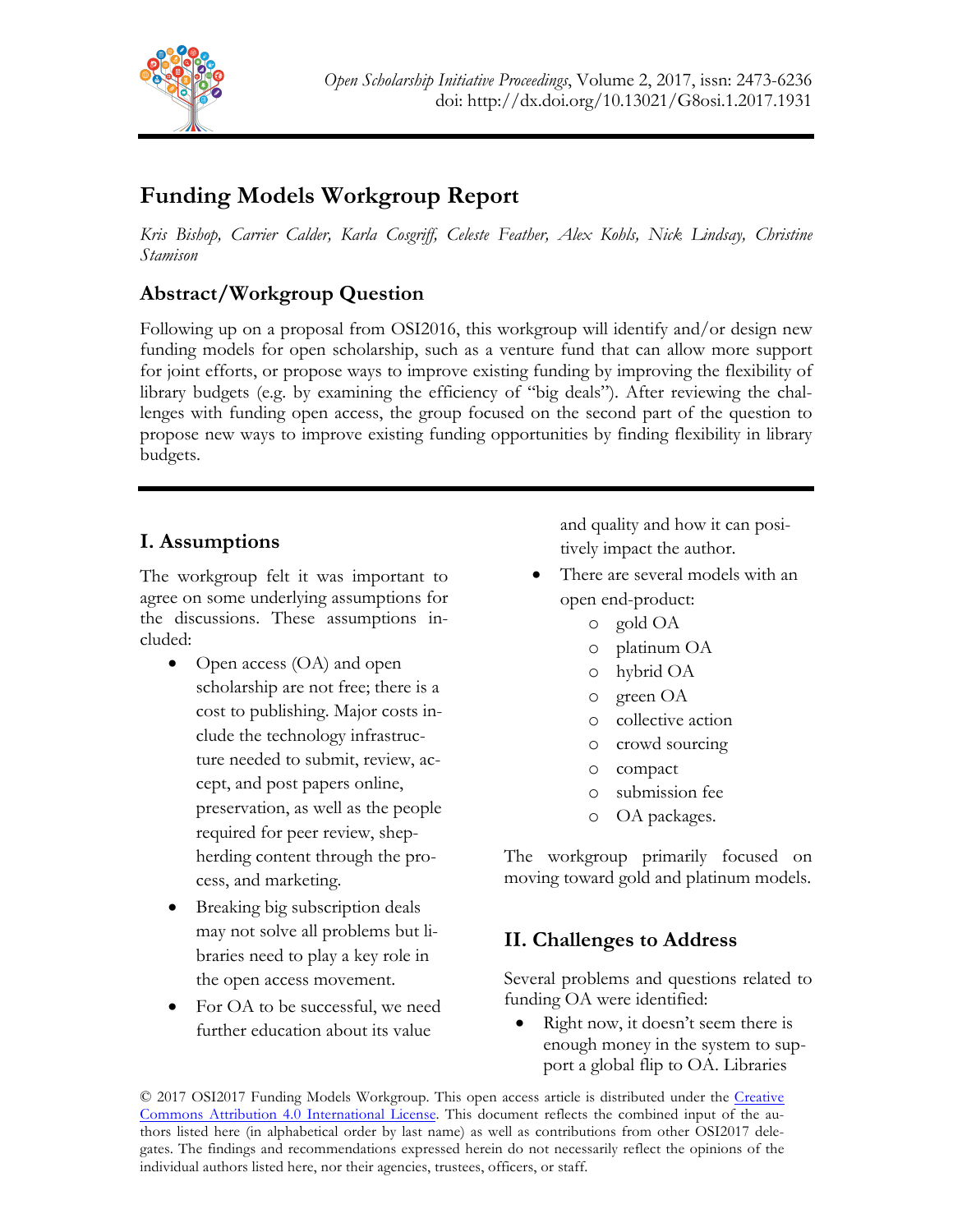will not be able to take on the full burden of OA and just change subscription budgets to pay for APCs.

- There is an inherent imbalance between subscriptions and research outputs at universities. Those who do not produce researchers, i.e. those (consumers) who do not have to pay APCs, versus universities/labs/institutes with high research output. This mirrors the current free rider problem within the industry of university presses that publish money-losing monographs for faculty at institutions that do not have university presses.
- All stakeholder communities must be interested in moving to OA and not every community wants to do this for a variety of reasons, ranging from values to economics. To move this conversation forward there must be more transparency.
- There is a lack of socialization about OA that is going to prevent research from publishing more in this area.
- Many editors benefit financially from this system in terms of significant stipends and have no incentive to move to an OA system where such payments may not be available.
- Grants to fund open access are not sustainable; need to move to a sustainable business model that generates revenue.
- There is no incentive for authors to move to OA; the jury is still out on whether OA translates to increased citation, more notoriety, and general impact of work.
- Technology is another big challenge for OA, as with any publishing model, as there are so many platform and discoverability options, and it is dif-

ficult to determine which ones are going to exist in the long-term. And as OA relates to data, how are communities going to choose standards and ensure uniformity so open data is useful and accessible in the future? How will publishers work with federal and funder mandates for open data?

- In the sciences, there is a fundamental disconnect between the academic communities and corporations who will not cite or publish, but need content to advance their work, improve their products, further innovation, and create new markets.
- There are varying mandates and funds available in different regions around the world to advance toward OA. For example, in Europe and in the U.S. OA mandates are being enforced now and many grants come with a separate fund to pay APCs. This, however, is not the case everywhere and can widen the gap with the Global South.
- There is not a lot of competition with the big deals, so there is less flexibility and creativity with library budgets. Additionally, some libraries are required to carry certain journals to allow their community to get certain certifications (FDA approvals, etc.).
- Promotion and tenure track often puts pressure on researchers to publish in non-OA journals because of higher impact factor. Until the tenure system is overhauled and/or quality open access journals are favored more than quantity.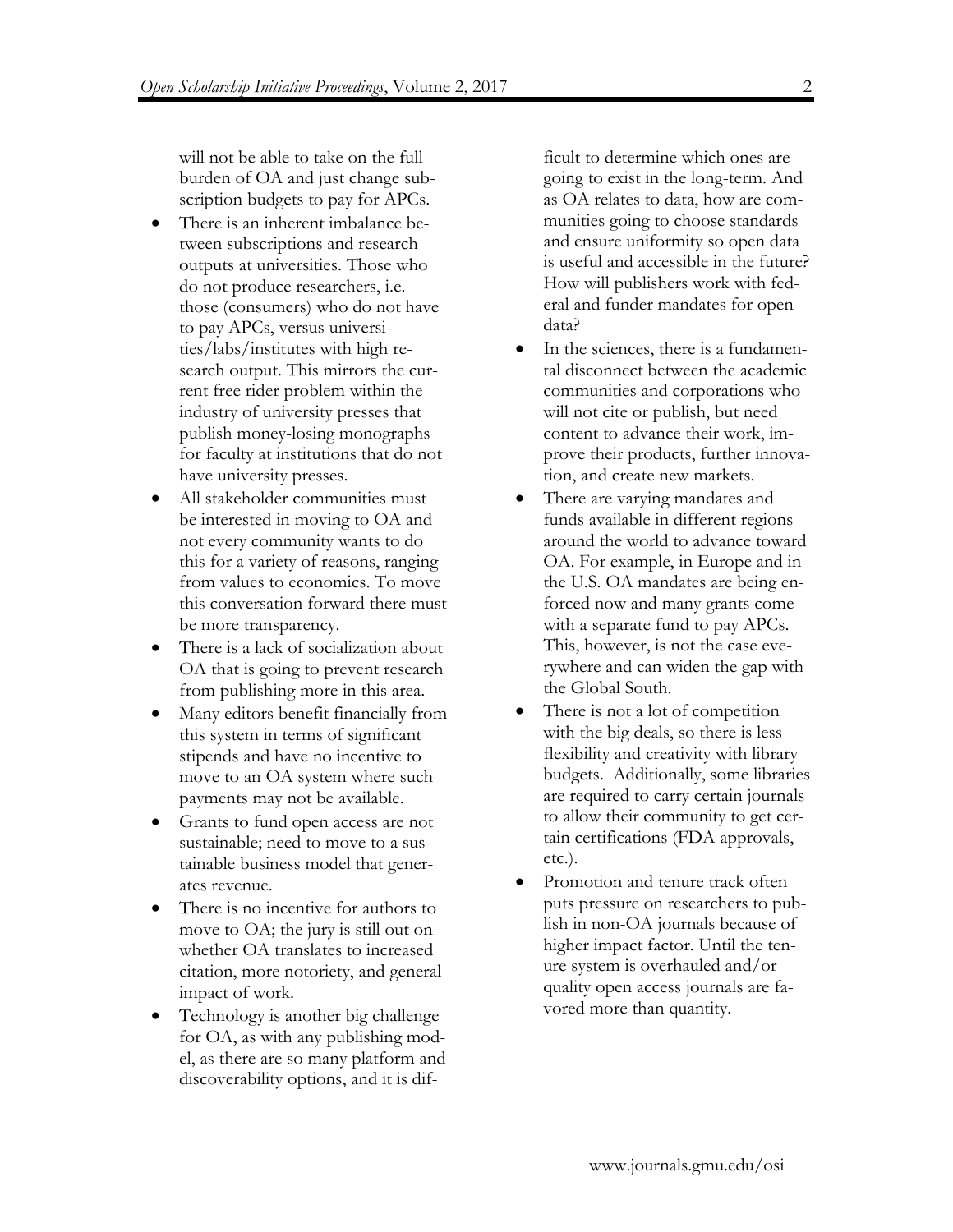Funders, publishers, librarians, and authors need to find common ground in moving toward OA.



### **III. Potential Funding Sources**

There are several sources of funding that the group identified for moving towards a more open paradigm. Finding money in these budgets and shifting perspectives is going to be an educational exercise:

**Academic/Labs/Institutes**: while the libraries at institutions cannot cover all of the costs for APCs, they could be a source of income in the short-term. Researchers could also look to departmental funds, or organization-wide APCs pots, although currently the latter is exhausted quickly at the 100+ institutions that have this system.

**Governments:** as mentioned previously, many governments are providing separate funds (outside of research grants) to pay for APCs to meet OA mandates.

**Private Foundations/Philanthropists:**  members of the research funding group and other individuals wishing to move the needle on scholarly publishing to be more open and accessible can play a big role in this transition. Whether they will fund a central pot for APCs or other programs/services on the research spectrum is yet to be determined.

**Industry:** especially in science, industry could play a role in funding the move to OA as a virtual R&D lab for their products.

**Collective Arrangements:** SCOAP3 type of collaborations and other collective action programs for libraries could be an option for some communities. Additionally, cooperative publishing could help fund more open journals, i.e. Knowledge Unlatched, Open Library of Humanities.

© 2017 OSI2017 Funding Models Workgroup. This open access article is distributed under the Creative Commons Attribution 4.0 International License. This document reflects the combined input of the authors listed here (in alphabetical order by last name) as well as contributions from other OSI2017 delegates. The findings and recommendations expressed herein do not necessarily reflect the opinions of the individual authors listed here, nor their agencies, trustees, officers, or staff.